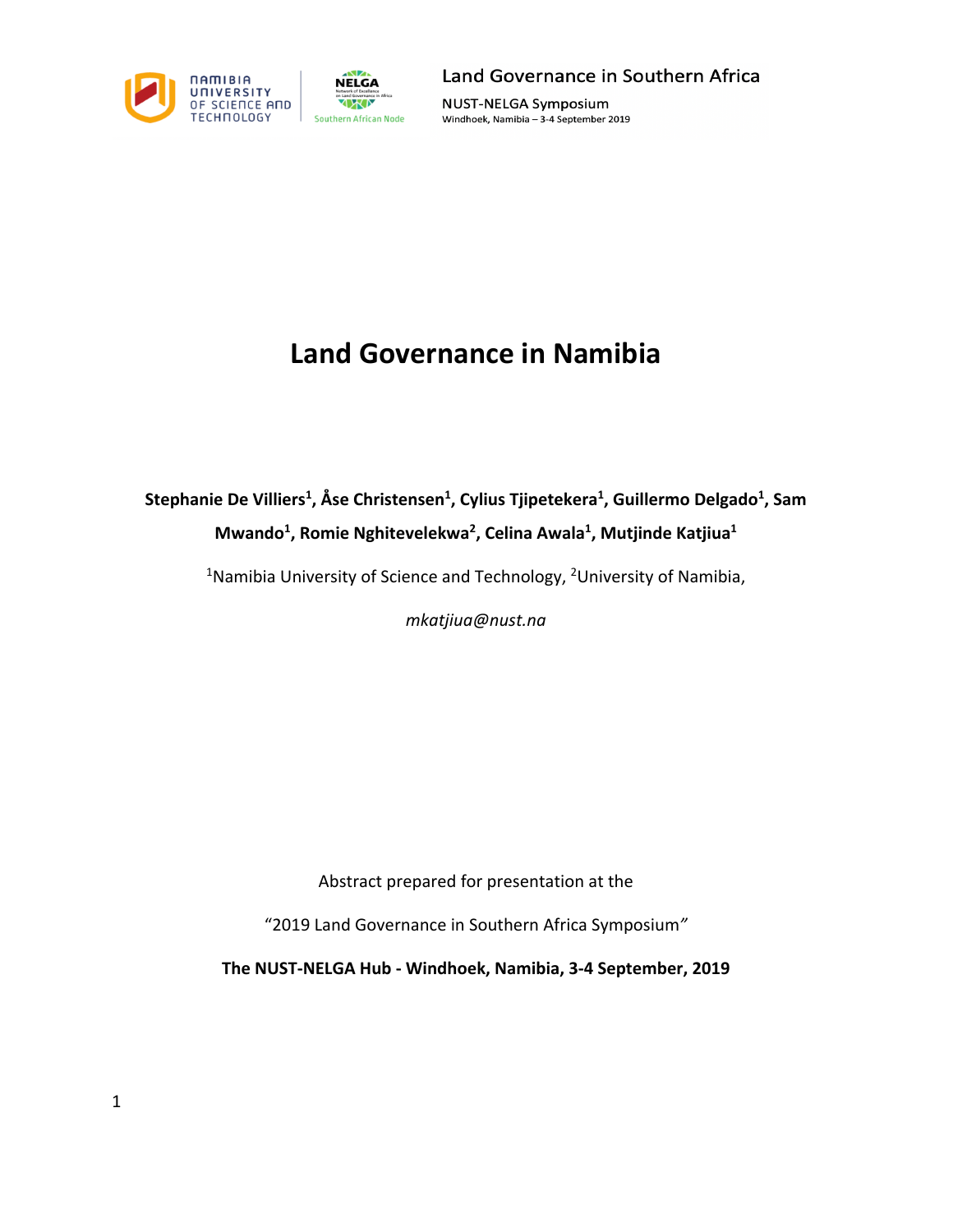

**NUST-NELGA Symposium** Windhoek, Namibia - 3-4 September 2019

## **Abstract**

It is well established that a well-functioning land sector and land governance system in any country is key: to the achievement of economic growth and development; to fostering social development, to securing the rights of landholders and users, especially vulnerable groups; and it is the underpinning key to sustainable development and poverty reduction. Good land governance is characterised by effective, equitable, inclusive and transparent policies, processes and institutions. Weak land governance on the other hand undermines effective protection of land rights and results in adverse consequences for society. This chapter is a desktop review assessment of land governance in Namibia.

Since independence, Namibia has established a multi-institutional, legislative and scale approach to land governance, which speaks to the diversities in the land sector. These all form part of land reform, a programme that was instituted to address historical injustices in the land sector. The diversities in the land sector exist in terms of land tenure systems which inform the types of institutions, legislation, dispute resolution mechanisms, valuation and taxation, land use planning and control and land information management. Namibia has registered successes in land governance and are herein described under their respective tenure systems. On communal land tenure system, the development of the Communal Land Reform Act, Act no. 05 of 2002, the establishment of the regional Communal Land Boards and the launch of the land rights registration process remain key in terms of the inroads made towards good land governance. On the freehold land tenure system, the development of the Agricultural (Commercial) Land Reform Act, Act no. 06 of 1995, the establishment of the Land Reform Advisory Commission and the institution of the Affirmative Action Loan Scheme and the Resettlement Programme are also key inroads made towards good land governance.

While Namibia has made some strides in land governance, key and critical challenges in land governance and especially in terms of implementation and/or the effectiveness, equitableness and inclusiveness of the above instruments still exist. The current status of the land question in

2